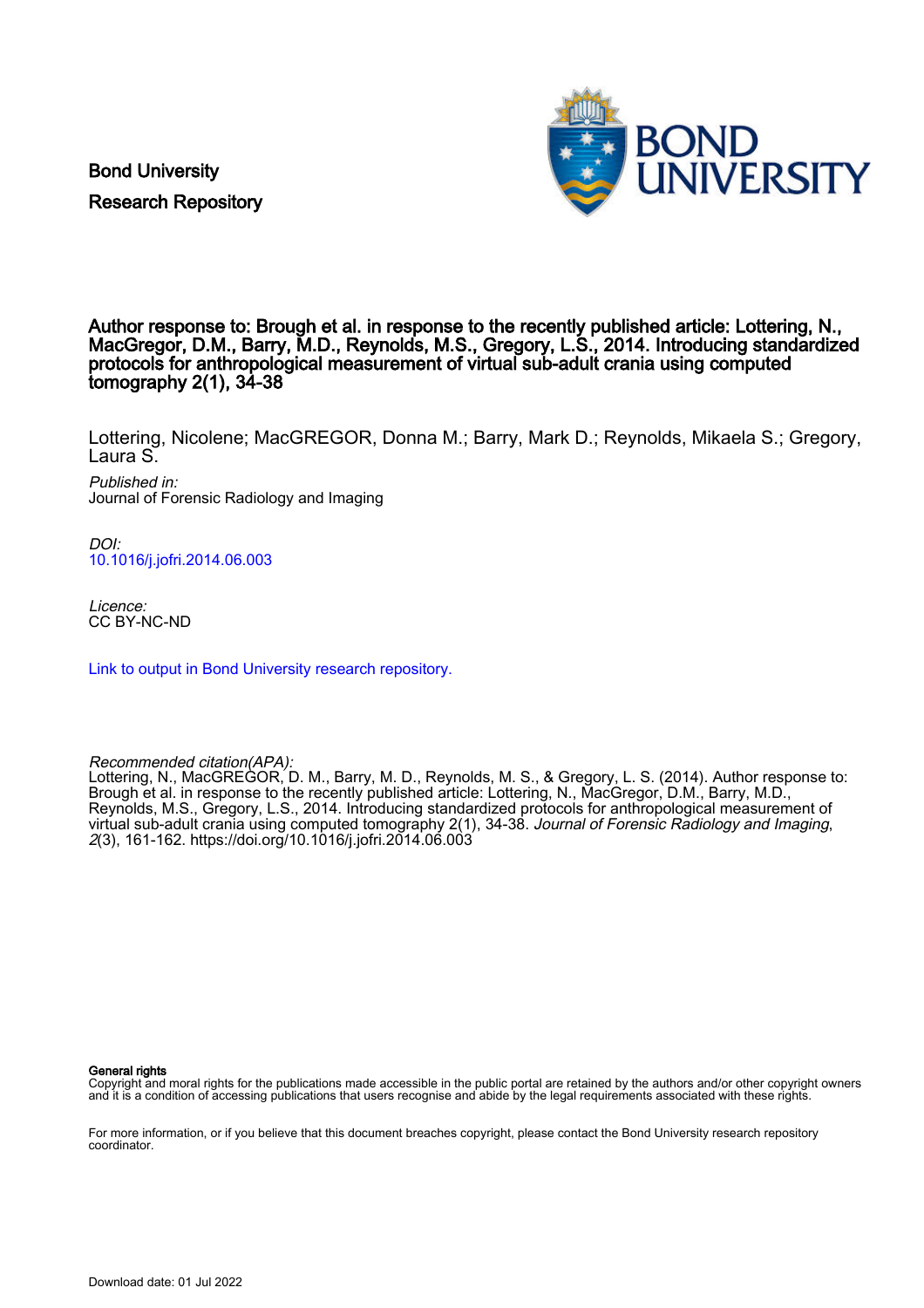**Author Response to: Brough et al. In response to the recently published article: Lottering, N., MacGregor, D.M., Barry, M.D, Reynolds, M.S., Gregory, L.S (2014) Introducing standardized protocols for anthropological measurement of virtual sub-adult crania using Computed Tomography 2(1): 34-38**

**Nicolene Lottering<sup>a</sup> ,** B.For.Sc, B.App.Sc (Hons)

**Donna M. MacGREGOR<sup>a</sup> ,** B.Sc (Hons), M.Sc (For.Sc)

**Mark D. Barry<sup>b</sup> ,** B.Sc, GDTeach, GDCompEd

**Mikaela S. Reynolds<sup>a</sup> ,** B.For.Sc, M.Sc (BMed.Sc)

**Laura S. Gregory<sup>a</sup> ,** B.Sc (Hons), PhD

<sup>a</sup>Skeletal Biology and Forensic Anthropology Research Laboratory, School of Biomedical Sciences, Faculty of Health, Queensland University of Technology, Brisbane, Queensland, Australia 4001.

<sup>b</sup>High Performance Computing and Research Services, Queensland University of Technology, Brisbane, Queensland, Australia 4001.

**Number of Pages:** Text (3 pages)

**Short Title:** Author Response to Brough et al. Letter to the Editor.

# **Corresponding Author:**

#### **Miss. Nicolene Lottering**

- PhD Candidate (Forensic Anthropology)
- Skeletal Biology and Forensic Anthropology Research Laboratory,
- School of Biomedical Sciences, Faculty of Health, Queensland University of Technology,
- 2 George Street, Brisbane, Queensland, 4001 Australia.
- Tel: +61 7 3138 1281
- Mobile: +61 4 00 544 588,
- Email: n.lottering@qut.edu.au

 

- 
- 
-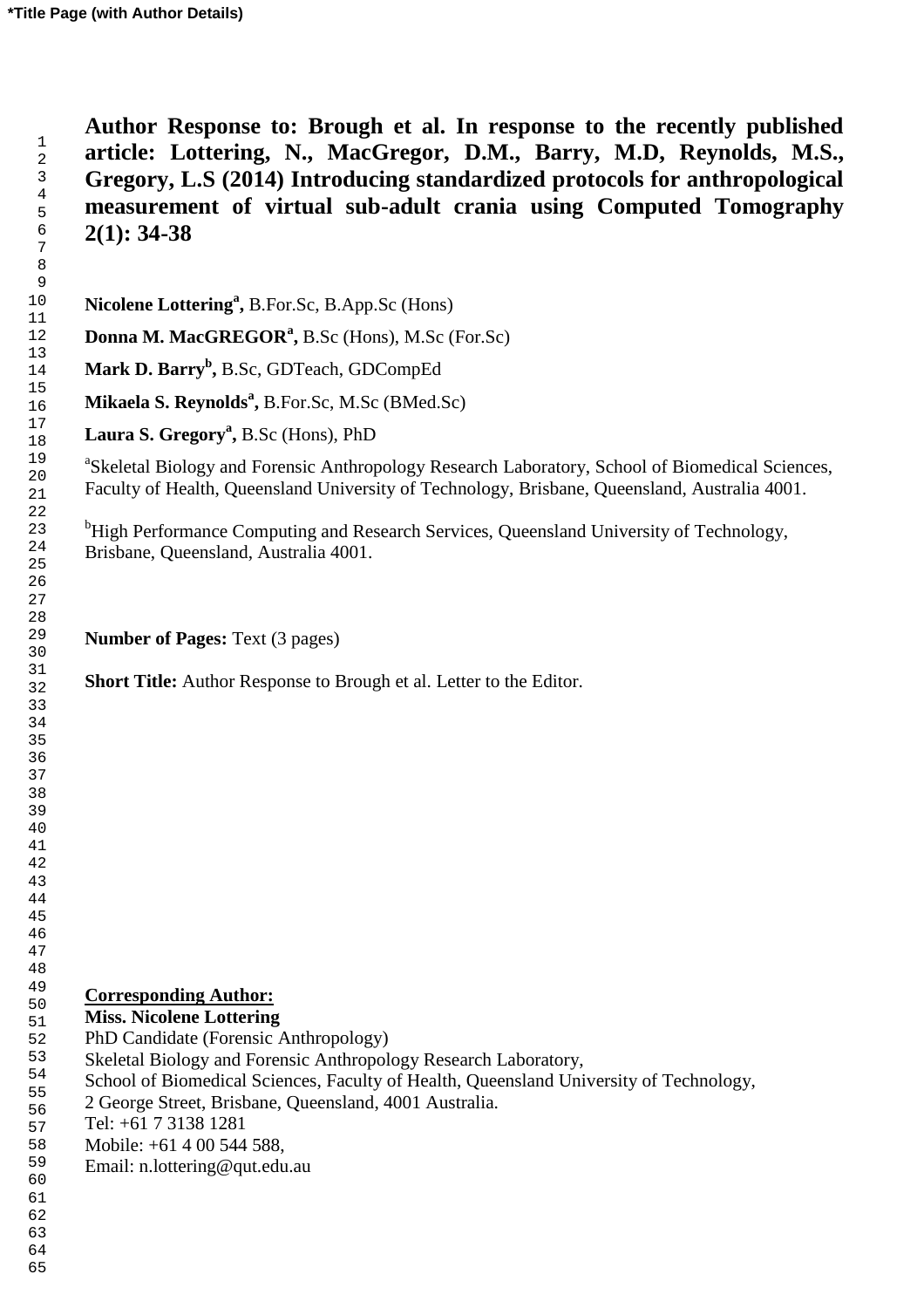

 $2^{\text{\tiny{ND}}}$  JUNE, 2014

School of Biomedical Sciences Faculty of Health Queensland University of Technology 2 George Street, Brisbane, Australia 4001 Phone: +61 400 544 588 n.lottering@qut.edu.au

CRICOS No. 00213 J ABN 83 791 724 622

### **Authors' Response**

**Response to:** *Brough et al. (2014) In response to the recently published article: Lottering, N., MacGregor, M.D., Barry, M.D, Reynolds, M.S., Gregory, L.S (2014) Introducing standardized protocols for anthropological measurement of virtual sub-adult crania using Computed Tomography 2(1): 34-38*

Dear Editor,

Firstly, we would like to thank Ms. Alison Brough and her colleagues for their positive commentary on our published work (1) and their appraisal of our utility of the "off-set plane" protocol for anthropometric analysis. The standardized protocols described in our manuscript have wide applications, ranging from forensic anthropology and paleodemographic research to clinical settings such as paediatric practice and orthopaedic surgical design. We affirm that the use of geometrically based reference tools commonly found in computer aided design (CAD) programs such as Geomagic Design X® are imperative for more automated and precise measurement protocols for quantitative skeletal analysis. Therefore we stand by our recommendation of the use of software such as Amira and Geomagic Design X® in the contexts described in our manuscript.

In response to the authors' first major comment - it certainly was not our intent to misrepresent the research presented in Brough et al.'s (2) article with respect to our statement concerning their use of "2D lateral and axial views rather than 3D isosurface mesh models". We would like to thank the authors for clarifying their use of the 3D MPR feature in their letter, as this was not described in their publication. Osirix® currently has multiple multi-planar reformatting (MPR) functions (i.e. 3D MPR, 3D curved MPR or 2D orthogonal MPR) each with different capabilities with respect to plane generation and viewing. Based on the reference to "orthogonal boundaries" (2), readers with experience using OsiriX® may assume that the 2D Orthogonal MPR function was implemented, which lacks the ability to rotate the arbitrary planes and thus is dependent on the original coordinate system of the dataset. We would like to take this opportunity to provide more technical specifications in light of any ambiguity pertaining to the geometric protocol utilized in our publication, and how this compares to the Brough et al. (2) publication.

Visualisation programs like OsiriX® utilise the 3D volume data of the scan and predominately provide combinations of 2D slice views which are the most historically used images in medical domains. MPR is a technique that provides the viewer with planar cross-sectional images extracted from the volume data. Thus, this requires that either a voxel-based 3D image first be constructed, or that an algorithm be used that can extract arbitrary orientated planes from the original set of acquired 2D images (3). This extracted image is a conventional 2D slice that the operator can position and orient to the optimal image plane based on anatomical reference points. Based on the methodological workflow described by Brough et al. (2), it can be assumed that an orthogonal plane MPR technique has been utilized, which provides three perpendicular, arbitrary planes displayed simultaneously, with graphical cues indicating their relative orientations and intersections. Single or multiple planes can be moved within the 3D image volume to provide a cross-sectional view at any desired location along the adjusted principal axes. Identifying landmarks accurately from 2D slice views requires substantial visualisation experience. Our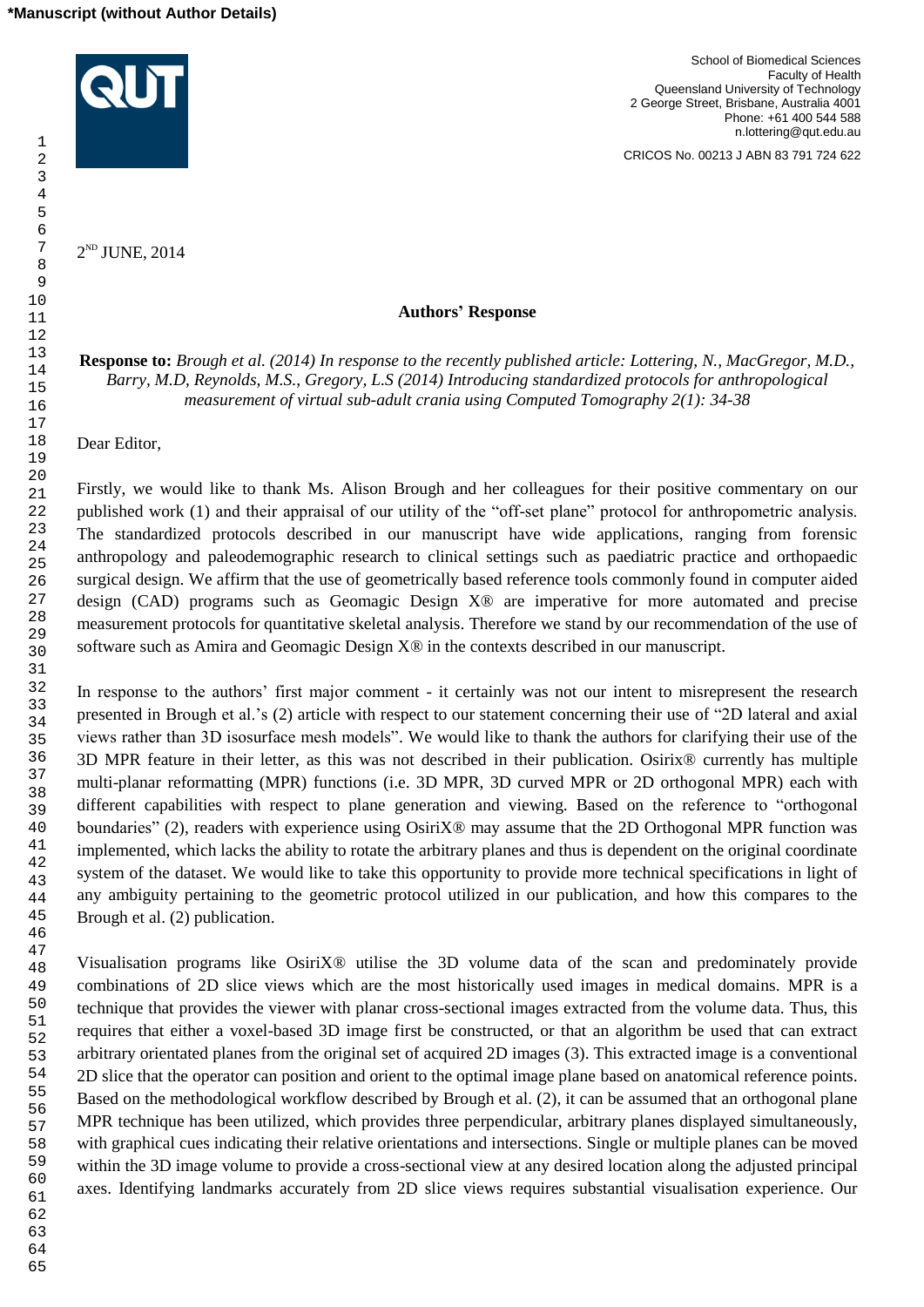major caution with the current capabilities of OsiriX® relates to the fact that once the anatomical landmarks are located with reference points, there is currently no tool in OsiriX<sup>®</sup> to use this geometric information to automatically align the 3D MPR axis, which CAD applications such as Geomagic Design X® can achieve. Without a volume or surface reconstruction, users of OsiriX<sup>®</sup> are required to mentally transform multiple 2D images to form a 3D impression of the anatomy and pathology, which may introduce error as it is dependent on extensive anatomical and/or medical imaging knowledge. Currently, the task of aligning the axes in the 3D MPR tool requires manual manipulation, a process that is more standardized in our geometric protocol. The protocol proposed in our publication therefore utilizes a 3D surface reconstruction, otherwise known as an isosurface mesh model, which serves as a virtual replica of the geometry of the bone and streamlines the measurement process by providing a more automated protocol. Further, CAD programs exhibit multi-axis modalities, in which the automated plane-to-plane measurements can be derived using the local geometry of the surface as opposed to manual identification of landmarks. We would encourage the authors to review the article by Fenster et al. (3) who discuss the limitations of the MPR approach, including the success of the diagnostic or interventional procedure being largely dependent on the skill and experience of the operator in performing these tasks.

The second major concern raised by the authors relates to the software programs implemented in the publication, specifically the utility of Amira® and Geomagic Design X®. The standardized protocol presented in our manuscript refers to the mathematical technique, irrespective of the software programs utilized; and offers wide utility, not limited to forensic practice. In the previous paragraph we have outlined some of the relevant advantages of using CAD-based programs in virtual skeletal analysis. Amira® or Aviso® constitute gold standards for manual segmentation, while Geomagic Design X® features prominently in reverse engineering, 3D printing, orthopaedic surgical planning and design. In our publication we acknowledge that the "principals of the methodological process can be readily adapted for use in similar programs such as Mimics® (Leuven, Belgium) independent of the imaging modality"; expansions to readily available commercial programs such as OsiriX® or open source projects such as MeshLab®, could possibly be implemented to achieve our proposed methodology. We would welcome the addition of more CAD like geometrically based tools to visualisation platforms like OsiriX® by the software developers.

Further the authors consistently refer to "PMCT" data, however we would like to clarify that although our protocol may be applied to post-mortem CT data, our data were actually acquired from retrospective clinical multi-slice computed tomography (MSCT) scans obtained from major Queensland children's hospitals. We would like to thank the authors for their clarification concerning the official Interpol DVI protocol, however we would like to point out that CT scanning is currently included in the phase 2 component of the DVI process at the Victorian Institute of Medicine in Melbourne, Australia (4) and constitutes standard autopsy protocol in most Australian mortuaries, including Queensland, Australia (5). We also acknowledge that although documented skeletal collections exist, there are currently no documented osteological collections housed in Australia that allow anthropological assessment of an Australian population, as eluded to in the opening paragraph of our publication. Brough et al. agree with the universal paucity in juvenile material in their manuscript (2); and while The Scheuer Juvenile Collection is without doubt an incredible resource in the forensic anthropology community, it is not immune to shortcomings associated with antiquated data such as secular trends, possible nutritional deficiencies, low socioeconomic status and contains some material of unknown documented identity. With the exception of the subadult radiographic database recently developed by Ousley et al (6) for American subadults, the Skeletal Biology and Forensic Anthropology Research Osteological Database constitutes the only active computed tomography sample of  $21<sup>st</sup>$  century children aged birth to 20 years (n=858), that we are currently aware of. Data acquisition using this approach is recommended for countries such as Australia with a lack of skeletal collections, or to overcome limitations associated with inactive osteological collections i.e. Lisbon Collection and Terry Collection.

We appreciate that discriminate functions for sex and ancestry determination are only used in the analysis of adult remains, but we also believe that this is a consequence of paucity in large, diverse child datasets. Furthermore, we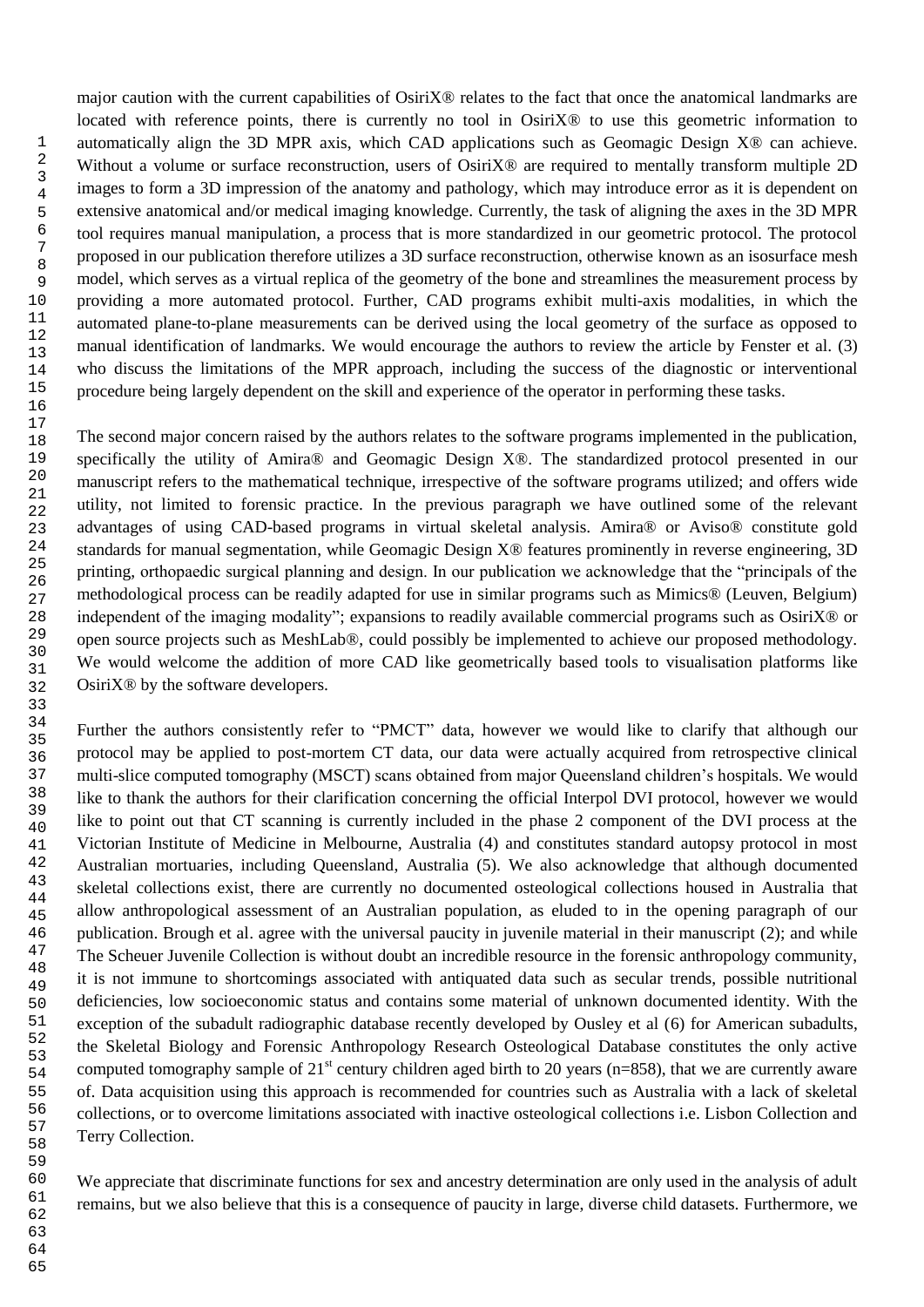would argue that in the current climate, subadult measurements are not routinely conducted as we do not have a basis for comparison such as FORDISC. The Skeletal Biology and Forensic Anthropology Research Osteological Database is a result of a protracted dissertation which aims to provide up-to-date, population-specific age standards for contemporary Australian children through assessing the application of current methods and developing novel morphometric analyses to quantify the presence of sexual dimorphism and ontogeny of various skeletal elements. Therefore, data acquisition using CT imaging serves as the vector to achieve this and consequently creating a large virtual repository which will provide the basis for assessing growth and development in modern Australian children for clinical examination, and offer improved sex and age standards with statistically determined prediction intervals in the forensic setting.

We can appreciate that from a traditional anthropological standpoint that the practical application of our method may be limited in the current climate of forensic practice, however the linear protocol presented in our study is widely applicable in paleodemographic research, for the development of reference standards of growth and development and benefits orthopaedic management, particularly in cases of craniosynostosis. Measurements of absolute dimensions are also required to account for intra-sample variation in cranial size in young children to eliminate the effect of size when conducting more complex geometric analyses i.e. volumetric and areal dimensions. Importantly, our published protocol is not limited to the crania, with the same methodological approach currently applied to the pelvis and lower limb in our laboratory and is applicable to adult skeletal elements. This point is emphasised in the final sentence of the conclusion in our manuscript stating that, "whilst this paper focuses on the assessment of the cranium, our research laboratory is currently undertaking metric anthropological analysis of MSCT 3D models of the post-cranial skeleton…"

We invite the authors to contact our research group if they require further clarification pertaining to our geometric protocols, and thank them for the opportunity to clarify a number of points pertaining to our work.

On behalf of all co-authors,

Nicolene Lottering.

- B For Sc. B Appl Sc (Forensic Anthropology)
- *PhD Candidate (Forensic Anthropology)*
- Skeletal Biology and Forensic Anthropology Research Laboratory,
- School of Biomedical Sciences, Faculty of Health, Queensland University of Technology,
- 2 George Street, Brisbane, Queensland, 4001 Australia.

Tel: +61 7 3138 1281

Email: n.lottering@qut.edu.au

## **References**

- 1. Lottering N, MacGregor DM, Barry MD, Reynolds MS, Gregory LS. Introducing standardized protocols for anthropological measurement of virtual subadult crania using computed tomography. J Forensic Radiol Imag 2014;2(1):34-38.
- 2. Brough AL, Bennett J, Morgan B, Black S, Rutty GN. Anthropological measurement of the juvenile clavicle using multi-detector computed tomography – affirming reliability. J Forensic Sci 2013;58:946- 51.
- 3. Fenster A, Downey DB, Cardinal HN. Three-dimensional ultrasound imaging. Phys Med Biol 2001;46(5):R67-99.
- 4. [O'Donnell C,](http://qut.summon.serialssolutions.com/search?s.dym=false&s.q=Author%3A%22O%26%2339%3BDonnell%2C+C%22) [Iino M,](http://qut.summon.serialssolutions.com/search?s.dym=false&s.q=Author%3A%22Iino%2C+M%22) [Mansharan K,](http://qut.summon.serialssolutions.com/search?s.dym=false&s.q=Author%3A%22Mansharan%2C+K%22) [Leditscke J,](http://qut.summon.serialssolutions.com/search?s.dym=false&s.q=Author%3A%22Leditscke%2C+J%22) [Woodford N.](http://qut.summon.serialssolutions.com/search?s.dym=false&s.q=Author%3A%22Woodford%2C+N%22) Contribution of postmortem multidetector CT scanning to identification of the deceased in a mass disaster: Experience gained from the 2009 Victorian bushfires. Forensic Sci Int 2011;205(1):15-28.